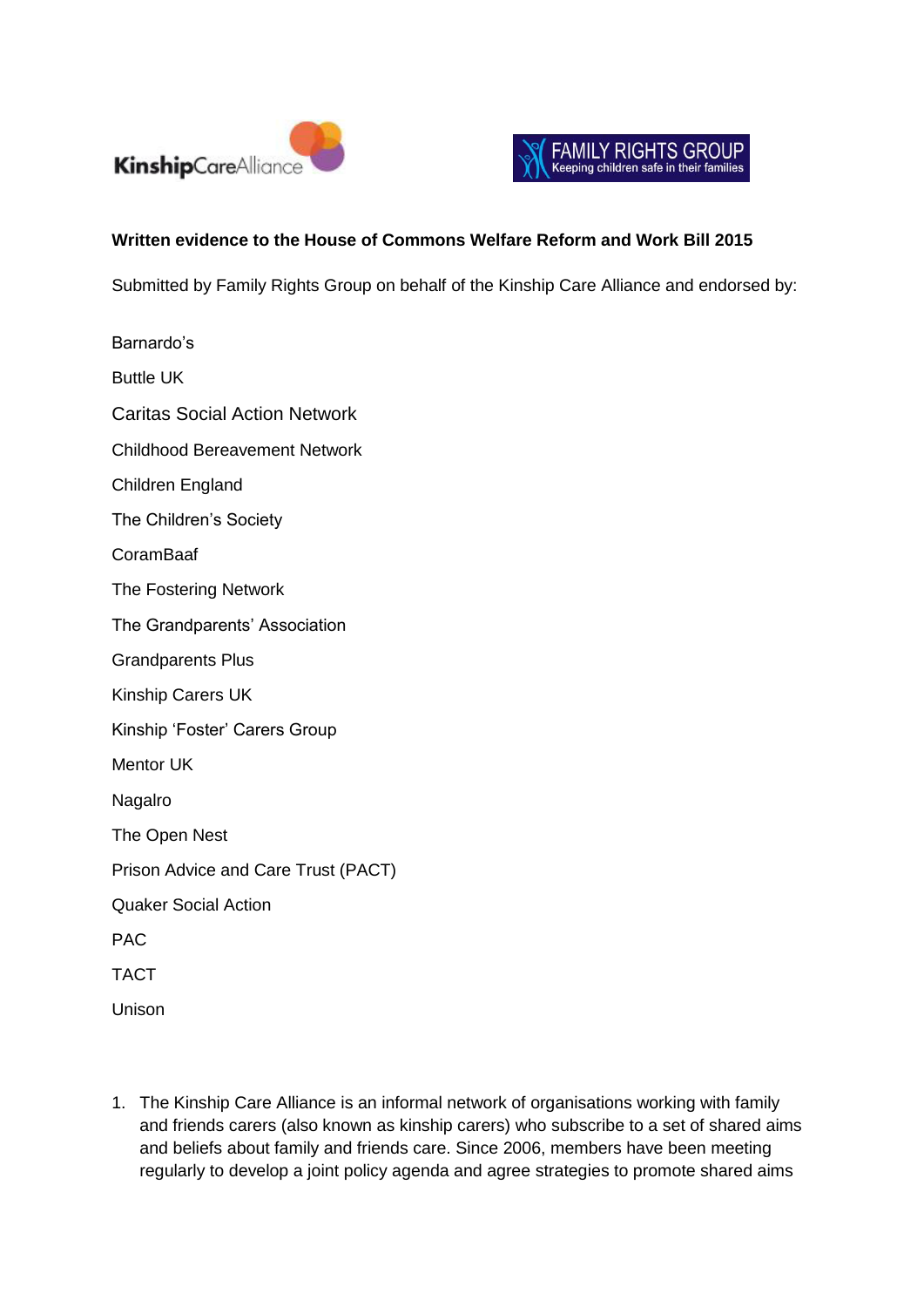which are:

- a) to prevent children from being unnecessarily raised outside their family,
- b) to enhance outcomes for children who cannot live with their parents and who are living with relatives and
- c) to secure improved recognition and support for family and friends carers. The Kinship Care Alliance is serviced by the charity Family Rights Group.
- 2. Family Rights Group, which drafted this response, is the charity in England and Wales that works with parents whose children are in need, at risk or are in the care system and with members of the wider family who are raising children who are unable to remain at home. Our expert advisers, who are child welfare lawyers, social workers, or advocates with equivalent experience, provide advice to over 6000 families a year via our free and confidential telephone and digital advice service. We advise parents and other family members about their rights and options when social workers or the courts make decisions about their children's welfare. We also campaign for families to have a voice, be treated fairly and get help early to prevent problems escalating. We lead the Kinship Care Alliance and champion Family Group Conferences and other policies and practices that keep children safe in their family network.
- 3. We have significant concerns about the impact that some of the proposals that the Welfare Reform and Work Bill will have on relatives and friends who are raising children who cannot live with their parents (kinship carers).
- 4. We welcome that the focus of the Family Test is on stable and strong family relationships and the explicit reference to kinship carers in the Test. We would argue that the welfare reform proposals clearly impact on kinship care families and therefore fall within the scope of the Test. The above exemptions would therefore, we believe, be consistent with the application of the Department for Work and Pension's own Family Test.
- 5. There are an estimated 200,000 children being raised by kinship carers across the UK. Kinship carers are grandparents, older siblings and other relatives and friends who step in to care for children, many of whom would otherwise be in the care system. The current Government have a long standing commitment to ensuring families are stable and to create the best possible environment for children to flourish, as was outlined in the 2010 election manifesto<sup>i</sup>.
- 6. These children typically are unable to live safely with their parents due to parental abuse or neglect, alcohol or drug misuse, domestic violence, mental ill health, disability, imprisonment or bereavement. As evidence from the Centre for Social Justice shows<sup>ii</sup>, these factors can have severely limiting effects on children's life chances.
- 7. 95% of children living in kinship care arrangements are not 'looked after' by the local authority, therefore by keeping children out of the care system these carers save the taxpayer billions of pounds each year in care costs,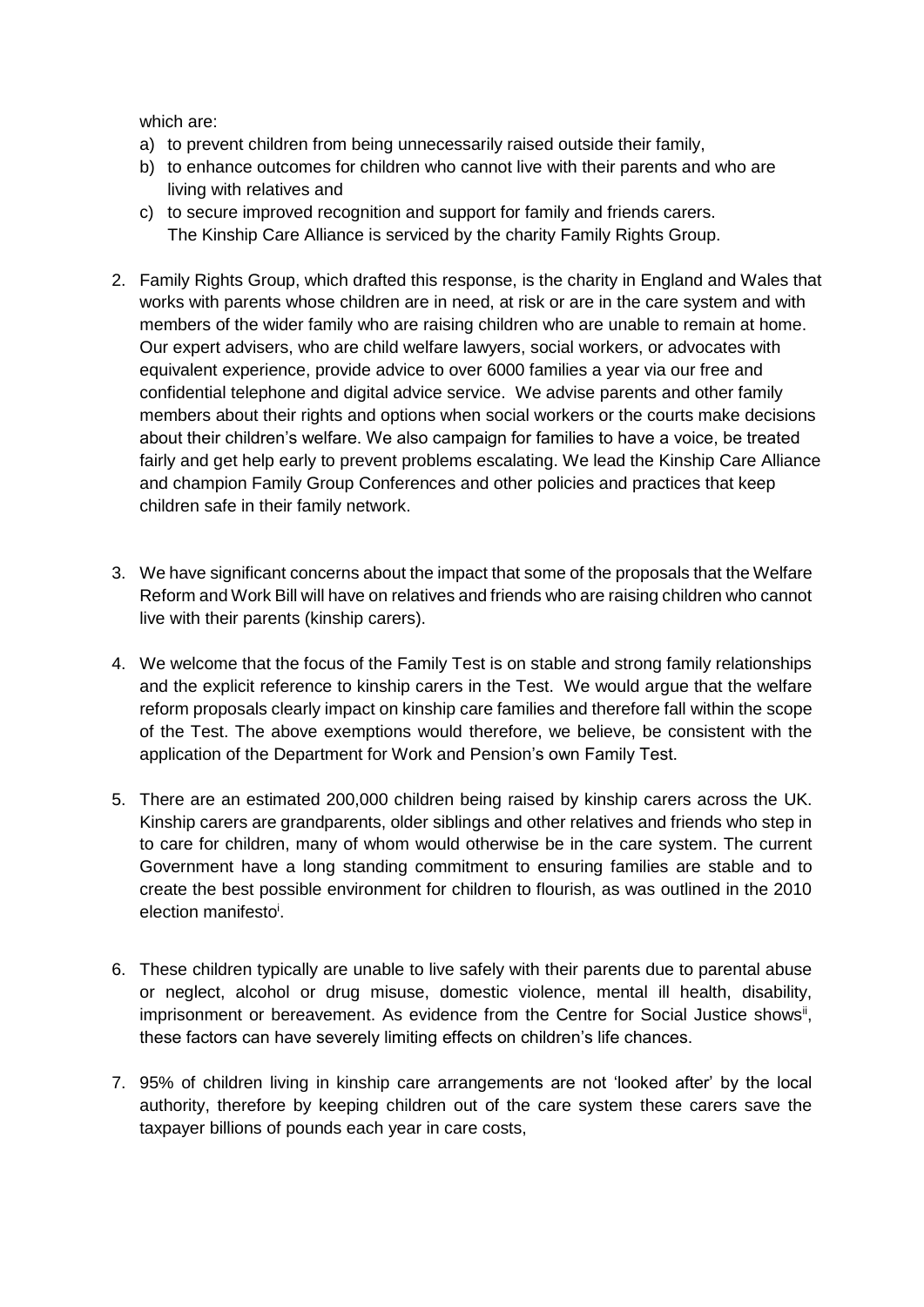- 8. By becoming the full-time carer of a child or children, often in an emergency, kinship carers face significant additional costs both in terms of equipment needed (eg: beds, school uniform, larger car) and maintenance costs. Their family size increases and can even double overnight. Unlike adopters, they are not entitled to a period of paid leave for the children to settle in, despite the children having suffered similar prior adversities. A recent survey we undertook of kinship carers found 49% of kinship carers had to give up work permanently to take on the children, thus becoming reliant on benefits (Ashley et al, 2015).
- 9. This situation is further exacerbated when kinship carers take on a disabled child. The legislation as it currently stands means the 2 child limit for Child Tax Credit will apply to the child element for disabled children. The disability premium (the disabled and severely disabled child elements in Child Tax Credit) and an amount for each disabled child in Universal Credit will be protected regardless of the number of children in a family. However, the Child Element in Child Tax Credit and Universal Credit will only be paid in respect of two children in a family, even where the third child is disabled.
- 10. The survey of kinship carers found that 57% received child tax credits and 30% housing benefit (Aziz, 2015)
- 11. We are particularly concerned that the proposed reduction in the benefit cap will mean some kinship carers will be forced into severe debt and have to move home, away from their own children's school and support network.
- 12. The limiting of tax credits could plunge new kinship carers into severe poverty and may even jeopardise some placements. Moreover, it could significantly deter some potential kinship carers for a child from coming forward, particularly from taking on siblings groups, or a kinship care when the potential kinship carers already has dependent children of their own.
- 13. This could increase the number of children in care, which would not be in the children's best interests and at considerable cost to the Government – for one child to be in an independent foster care placement for a year costs £40,000<sup>iii</sup>.
- 14. The Bill, as it stands, also sees the introduction of measures which mean that those making a new claim to Universal Credit can be disadvantaged in a way that is inconsistent with the approach applied through Tax Credits. For Child Tax Credits claims made after April 2017, more than 2 children could be included *providing* they were born before April 2017. Conversely, for Universal Credit the 2 child limit will be imposed regardless of when the children were born (unless the Universal Credit claim is linked to a previous Child Tax Credit claim).
- 15. The Welfare Reform Act 2012 exempts kinship carers from work conditionality requirements for a year after they take on the care of a child. This was a significant step towards recognising the particular circumstances that kinship carers face, and the valuable